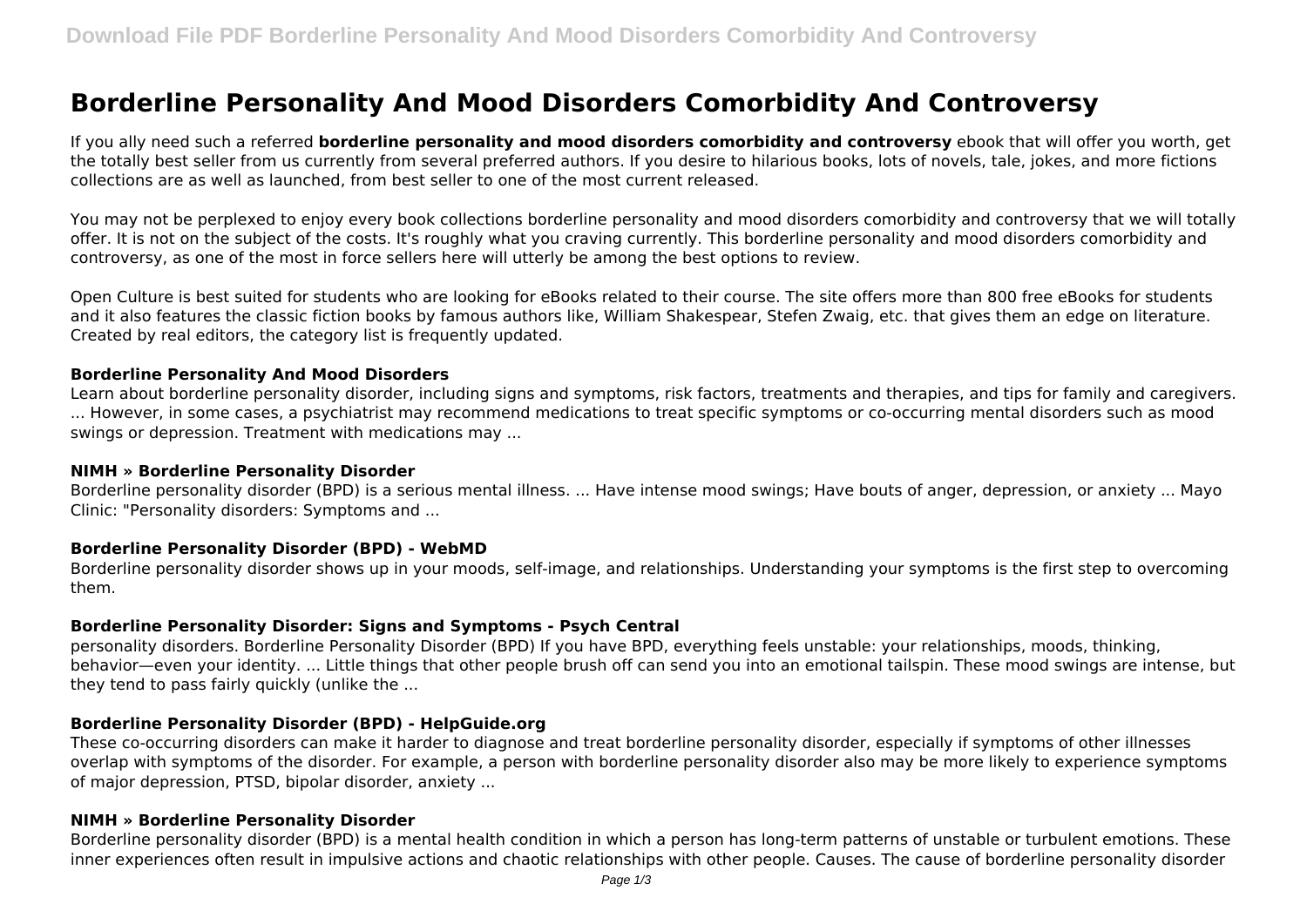is unknown.

#### **Borderline Personality Disorder | MentalHealth.gov**

About 1.4% of adults in the U.S. have BPD 1, and it is estimated that around 75% of those diagnosed with borderline personality disorder are women. 2 However, more recent research suggests that BPD may be equally as common in men, but is often misdiagnosed as another disorder, such as post-traumatic stress disorder or depression, says Simon A. Rego, PsyD, chief psychologist at Montefiore ...

## **Borderline Personality Disorder Test - PSYCOM.NET**

Antisocial personality disorder (ASPD) and borderline personality disorder (BPD) have some overlapping features but have many differences too. ... Negative affectivity is characterized by unstable and unpredictable mood changes that are more dramatic than a situation warrants. This includes intense anxiety over social situations, persistent ...

## **Antisocial vs. Borderline Personality Disorders - Verywell Mind**

Disorders with the highest rates of co-occurrence with BPD are mood, anxiety, substance use, and non-BPD personality disorders [2, 8, 10]. Considering both personality disorder and non-personality disorder co-occurrence, it appears that very few patients with a BPD diagnosis fail to meet criteria for another psychiatric diagnosis.

#### **Borderline personality disorder and substance use disorders: an updated ...**

According to the National Library of Medicine (NLM), personality disorders are long-term, unhealthy patterns of thoughts, emotions, and actions.Of the 10 personality disorders—which include ...

## **Signs of Borderline Personality Disorder - Health.com**

Borderline personality disorder is one of a group of conditions called "Cluster B" personality disorders, which involve dramatic and erratic behaviors. Personality disorders are chronic (long-term) dysfunctional behavior patterns that are inflexible, prevalent and lead to social issues and distress.

## **Borderline Personality Disorder: Causes, Symptoms & Treatment**

Borderline personality disorder (BPD) is a personality disorder marked by mood instability, impulsivity, fear of abandonment, and problems with selfimage. In 1980, BPD became an official personality disorder in the " Diagnostic and Statistical Manual of Mental Disorders, Third Edition" (DSM-III) .

## **Why Is It Called Borderline Personality Disorder?**

Borderline personality disorder (BPD) can have a big impact on your mood, relationships, and daily life. The good news is that therapy and a good self-care routine can greatly reduce your symptoms ...

## **Borderline Personality Disorder: Treatments and Self-Care**

Borderline Personality Disorder (BPD) is a condition characterized by difficulties regulating emotion. ... People with BPD experience wide mood swings and can feel a great sense of instability and insecurity. According to the Diagnostic and Statistical Manual diagnostic framework, some key signs and symptoms may include: ... Substance Use ...

#### **Borderline Personality Disorder - NAMI**

A person may develop a personality disorder as a coping mechanism for extreme or excessive abuse, abandonment, ridicule, neglect, or other